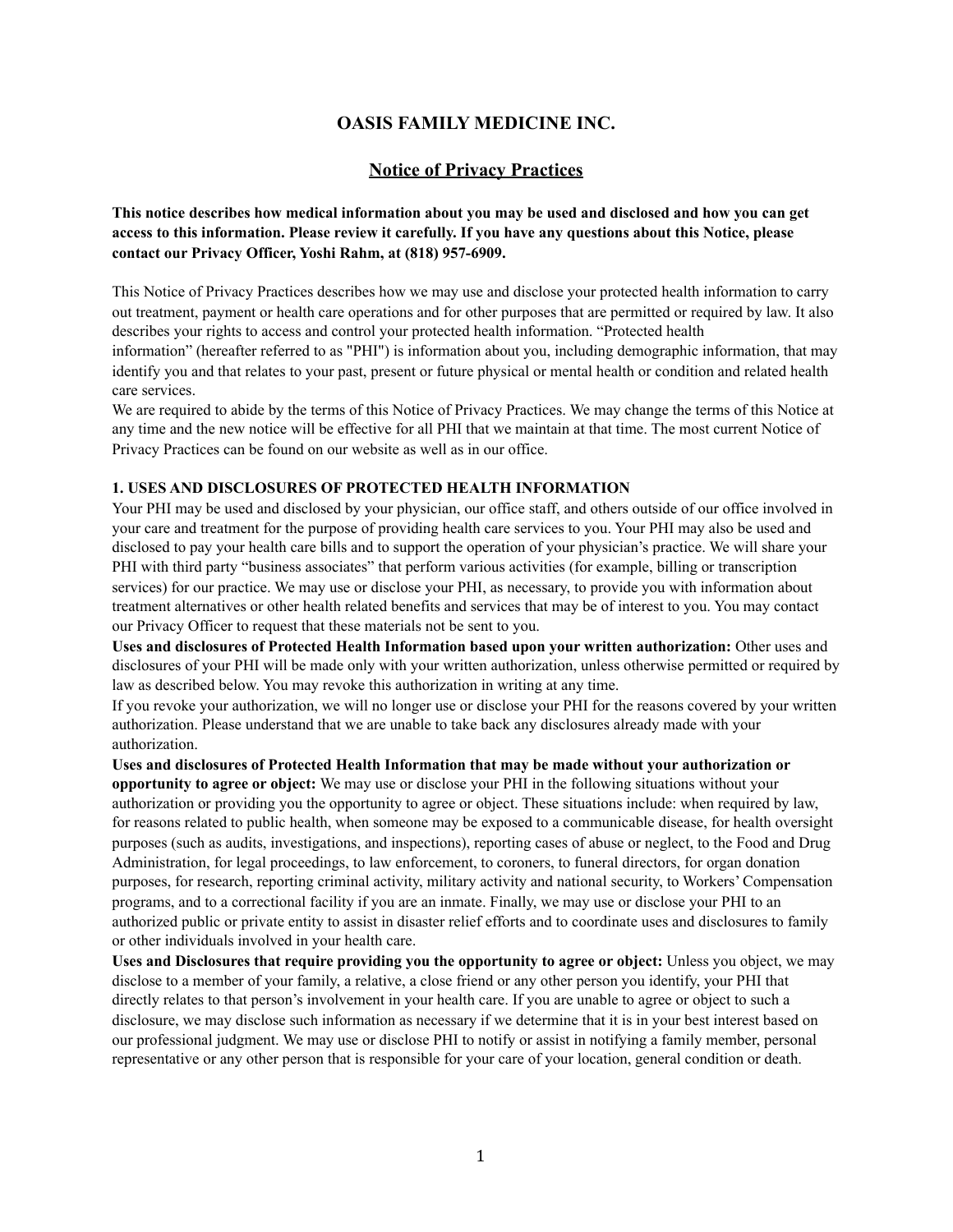### **2. YOUR RIGHTS**

Following is a statement of your rights with respect to your PHI and a brief description of how you may exercise these rights.

**You have the right to inspect and copy your PHI**. This means you may inspect and obtain a copy of PHI about you for so long as we maintain the PHI. You may obtain your medical record that contains medical and billing records and any other records that your physician and the practice use for making decisions about you. As permitted by federal or state law, we may charge you a reasonable copy fee for a copy of your records.

Under federal law, however, you may not inspect or copy the following records: psychotherapy notes; information compiled in reasonable anticipation of, or use in, a civil, criminal, or administrative action or proceeding; and laboratory results that are subject to law that prohibits access to PHI. Depending on the circumstances, a decision to deny access may be reviewable. In some circumstances, you may have a right to have this decision reviewed. Please contact our Privacy Officer if you have questions about access to your medical record.

**You have the right to request a restriction of your PHI.** This means you may ask us not to use or disclose any part of your PHI for the purposes of treatment, payment or health care operations. You may also request that any part of your PHI not be disclosed to family members or friends who may be involved in your care or for notification purposes as described in this Notice of Privacy Practices. Your request must state the specific restriction requested and to whom you want the restriction to apply. Your physician is not required to agree to a restriction that you may request. If your physician does agree to the requested restriction, we may not use or disclose your PHI in violation of that restriction unless it is needed to provide emergency treatment. With this in mind, please discuss any restriction you wish to request with your physician. You may request a restriction by sending written, specific instructions to our Privacy Officer.

**You have the right to request to receive confidential communications from us by alternative means or at an alternative location.** We will accommodate reasonable requests. We may also condition this accommodation by asking you for information as to how payment will be handled or specification of an alternative address or other method of contact. We will not request an explanation from you as to the basis for the request. Please make this request in writing to our Privacy Officer.

**You may have the right to have your physician amend your PHI.** This means you may request an amendment of PHI about you in a designated record set for so long as we maintain this information. In certain cases, we may deny your request for an amendment. If we deny your request for amendment, you have the right to file a statement of disagreement with us and we may prepare a rebuttal to your statement and will provide you with a copy of any such rebuttal. Please contact our Privacy Officer if you have questions about amending your medical record.

**You have the right to receive an accounting of certain disclosures we have made, if any, of your PHI.** This right applies to disclosures for purposes other than treatment, payment or health care operations as described in this Notice of Privacy Practices. It excludes disclosures we may have made to you if you authorized us to make the disclosure, to family members or friends involved in your care, or for notification purposes, for national security or intelligence, to law enforcement (as provided in the privacy rule) or correctional facilities, as part of a limited data set disclosure. The right to receive this information is subject to certain exceptions, restrictions and limitations. **You have the right to obtain a paper copy of this notice from us, upon request.**

#### **3. COMPLAINTS**

You may complain to us or to the Secretary of Health and Human Services if you believe your privacy rights have been violated by us. You may file a complaint with us by notifying our Privacy Officer of your complaint. We will not retaliate against you for filing a complaint. You may contact our Privacy Officer, Yoshi Rahm for further information about the complaint process.